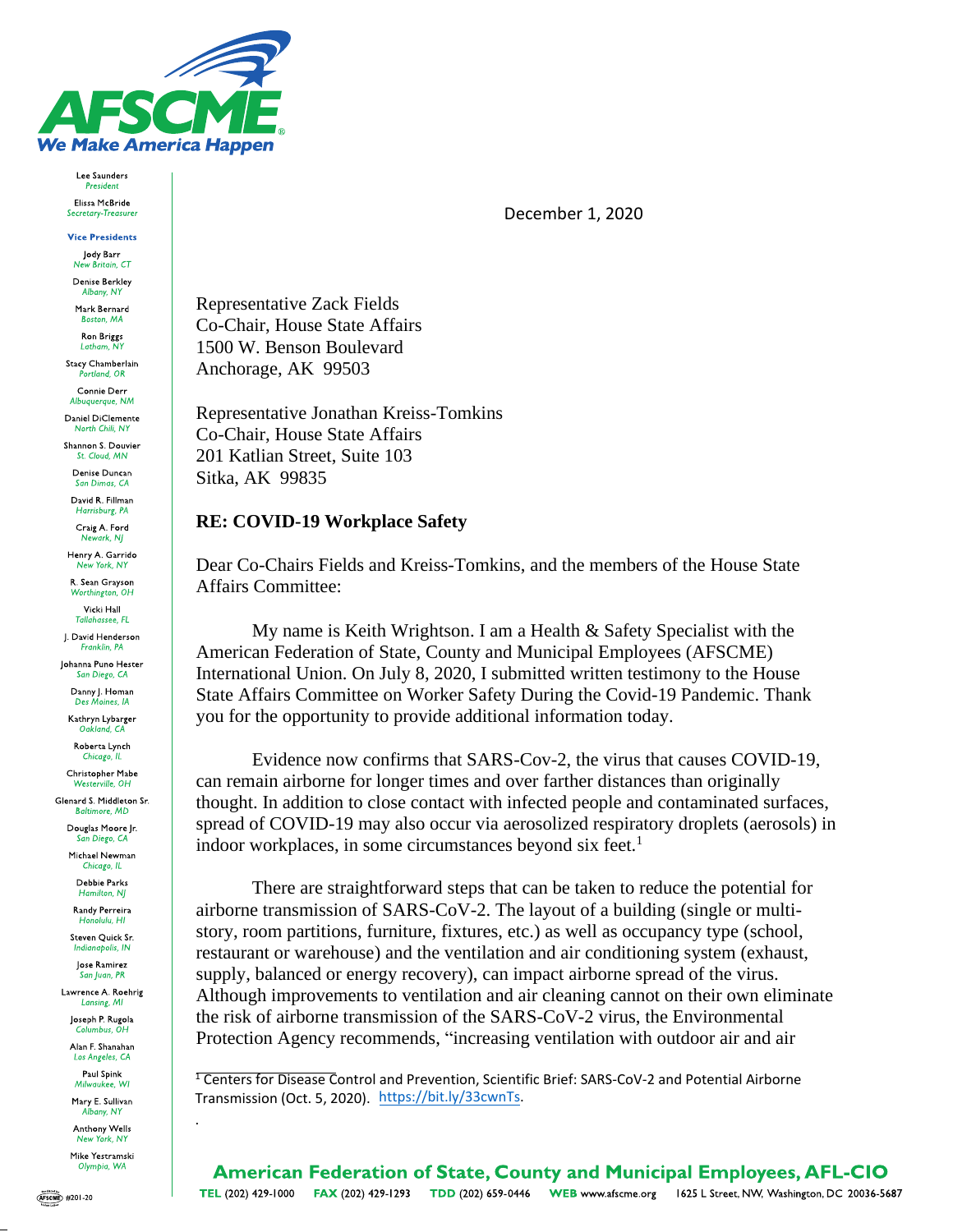filtration as important components of a larger strategy that includes physical distancing, wearing facemasks, surface cleaning and disinfecting, handwashing and other precautions."<sup>2</sup>

On behalf of the 8,000 employees AFSCME represents in Alaska, I respectfully urge you to incorporate a series of hazard prevention controls in indoor workplaces to reduce the risk of exposure to SARS-Cov-2. A special emphasis must be placed on workplace configuration, ventilation, enhanced cleaning practices and personal protective equipment to protect the health and safety of workers indoors.

### **SARS-Cov-2 Transmission**

The CDC recognizes three vehicles of SARS-Cov-2 transmission: the small droplets from speaking or coughing, which can end up in the eyes, mouth or nose of people standing nearby; contact with contaminated surfaces; and transmission from aerosols — the inhalation of invisible infectious particles exhaled by an infected person.<sup>3</sup> Without ventilation, aerosols remain suspended in the air and become increasingly dense the longer an infected person remains in an enclosed space. The risk of contagion is highest indoors but can be reduced by applying all available measures to combat infection from aerosolized respiratory droplets.

#### *Breathing, Speaking and Shouting*

It was once believed that the large droplets we expel when we cough or sneeze were the main vehicle of transmission. We now know, however, that shouting and singing in indoor, poorly ventilated spaces over a prolonged period also increases the risk of exposure. This is because speaking in a loud voice releases 50 times more virus-laden particles than when we do not speak at all.<sup>4</sup> These aerosols, if not diffused through ventilation, become increasingly concentrated, which increases the risk of infection. Scientists have shown that these particles which we also release into the atmosphere when simply breathing and which can escape from improperly worn face masks — can infect people who spend more than a few minutes within a sixteen-foot radius of an infected person, depending on the length of time and the nature of the interaction.<sup>5</sup>

### **Ventilation, Temperature and Humidity<sup>6</sup>**

Adequate flow of fresh air to workspaces is essential. Ventilation and filtration provided by heating, ventilating and air-conditioning systems can reduce the airborne concentration of SARS-CoV-2 and thus the risk of transmission through the air. Disabling of heating, ventilating

<sup>&</sup>lt;sup>2</sup> Environmental protection Agency, Indoor Air and Coronavirus (COVID-19). [https://bit.ly/35Wx856.](https://bit.ly/35Wx856) Viewed on Nov. 23, 2020.

<sup>3</sup> Centers for Disease Control and Prevention, *supra* note 1.

<sup>4</sup> Tang, S., Mao, Y., Jones, R. M., Tan, Q., Ji, J. S., Li, N., Shen, J., Lv, Y., Pan, L., Ding, P., Wang, X., Wang, Y., MacIntyre, C. R., & Shi, X. (2020). Aerosol transmission of SARS-CoV-2? Evidence, prevention and control. Environment international, 144, 106039[. https://doi.org/10.1016/j.envint.2020.106039.](https://doi.org/10.1016/j.envint.2020.106039)

<sup>&</sup>lt;sup>5</sup> Centers for Disease Control and Prevention, How COVID-19 Spreads (Oct. 28, 2020). [https://bit.ly/33aeiWg.](https://bit.ly/33aeiWg) <sup>6</sup> Information in this subheading attributed to American Society of Heating, Refrigerating and Air-Conditioning Engineers, Ventilation and Disinfection. [https://bit.ly/3fxdnDT.](https://bit.ly/3fxdnDT)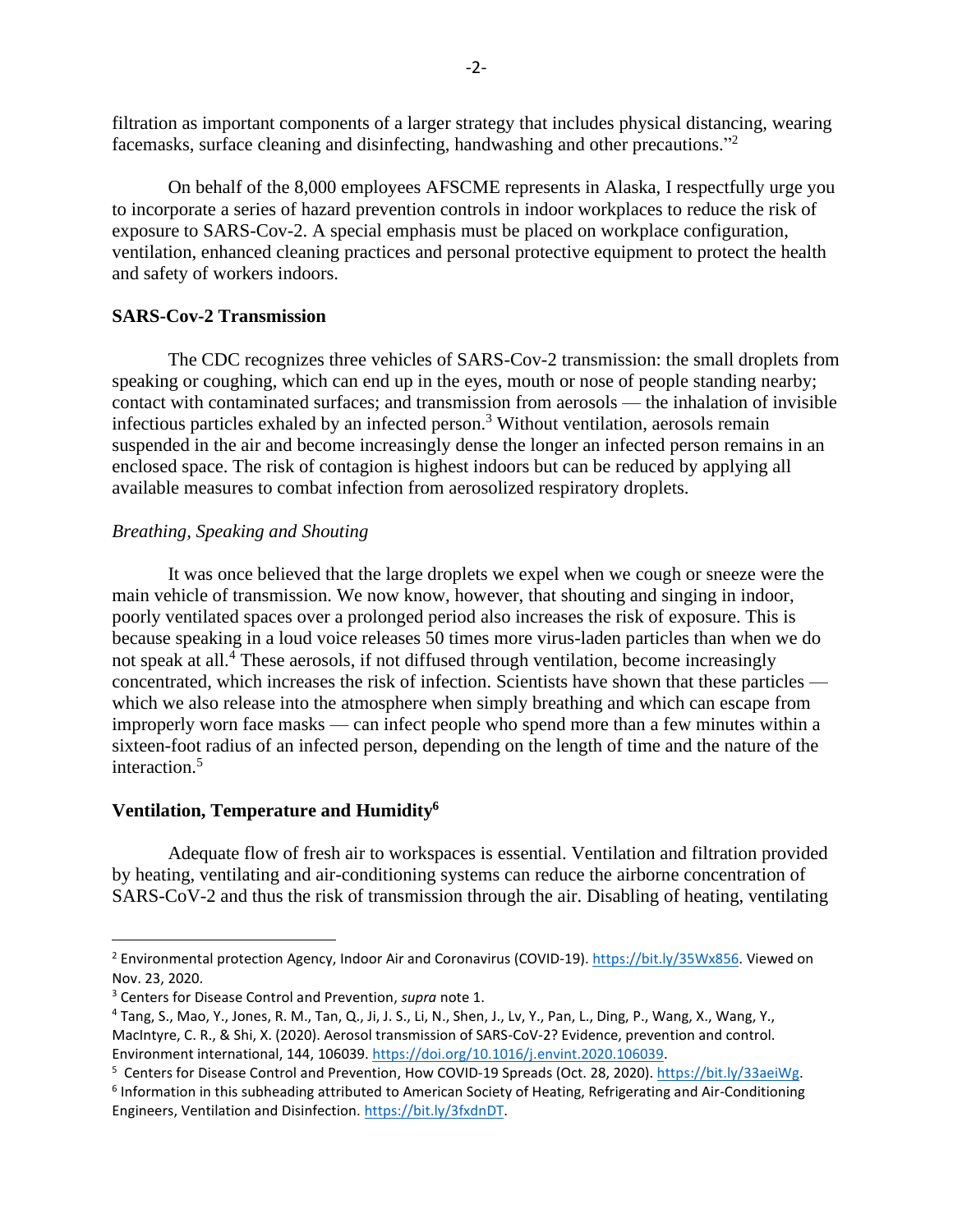and air-conditioning systems is not a recommended measure to reduce the transmission of the virus.

Workers and employers should consult with building owners and HVAC technicians to ensure maximum flow of fresh air is passing through the ventilation system. Additional steps that can be taken include:

- Ensuring restrooms are under negative pressure.
- Cleaning and disinfecting all HVAC intakes and returns daily.
- Making certain that the proper filtration to control SARS-CoV-2 transmission (minimum efficiency reporting value  $> 13$ ) is being used, instead of less effective filtration that might otherwise be recommended for normal office use.
- When feasible, disinfecting filters with a 10% bleach solution or another appropriate disinfectant approved for use against SARS-CoV-2, before removal. Filters (disinfected or not) can be bagged and disposed of in regular trash.
- Maintaining temperature at 68.5-75°F in the winter, and from 75-80.5°F in the summer.
- Maintaining relative humidity at 40-60% throughout the year.

# **Cleaning and Disinfecting**

Based on what is currently known about SARS-CoV-2, transmission of this coronavirus occurs much more commonly through respiratory droplets than through contact with surfaces and objects. However, current evidence suggests that SARS-CoV-2 may remain viable for hours to days on surfaces made from a variety of materials (e.g., plastics, glass, metal, linens, wood and cardboard).<sup>7</sup> Cleaning of visibly dirty surfaces followed by disinfection is a best practice measure for prevention of COVID-19 and other viral respiratory illnesses in workplaces.

Employers should implement and workers should engage in routine cleaning of frequently touched surfaces (e.g., tables, doorknobs, light switches, handles, desks, toilets, faucets and sinks) with EPA registered disinfectants that are appropriate for surfaces and objects, following label instructions. Labels contain instructions for safe and effective use of the cleaning product, including precautions that should be taken when applying the product. Additionally, a Safety Data Sheet (SDS) should be made available with each product available for employee use.

Employers are responsible for ensuring that workers are protected from exposure to SARS-CoV-2. This includes workers tasked with cleaning surfaces that may be contaminated with SARS-CoV-2. Employers are also required to make sure workers are protected from exposure to harmful levels of chemicals used for cleaning and disinfection. Employers must select personal protective equipment (PPE) that will protect workers against SARS-CoV-2 and hazards associated with chemicals to which they may be exposed.<sup>8</sup> Workers must wear PPE to help minimize exposure to the virus and chemicals through inhalation, contact or ingestion.

<sup>7</sup> The New England Journal of Medicine, Aerosol and Surface Stability of SARS-CoV-2

as Compared with SARS-CoV-1, (April 16, 2020). [https://bit.ly/396QUfY.](https://bit.ly/396QUfY)

<sup>8</sup> US Department of Labor, Occupational Safety and Health Administration, Personal Protective Equipment, OSHA 3151-12R, (2004). [https://bit.ly/3folaEr.](https://bit.ly/3folaEr)